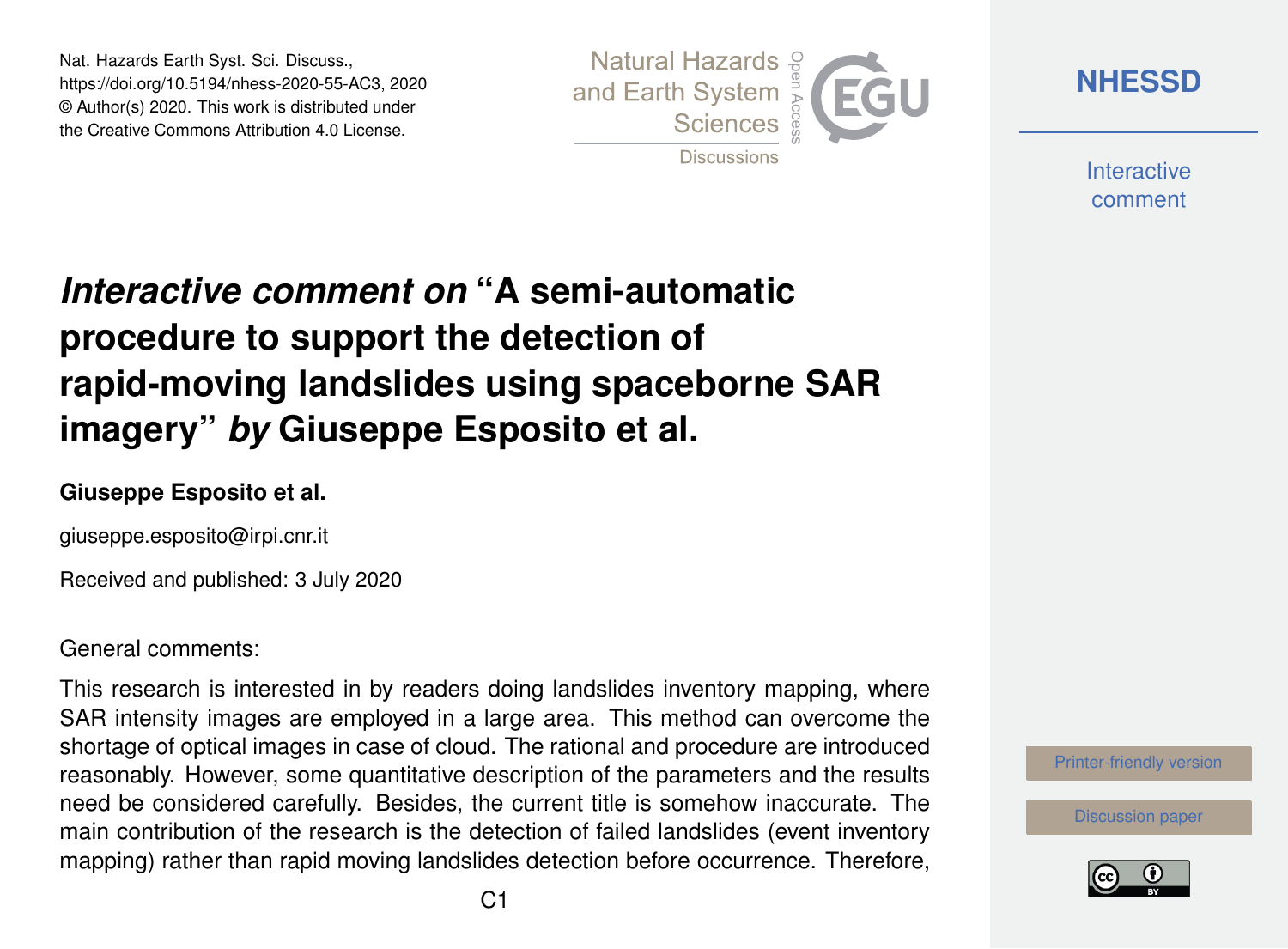I suggest to revise the title.

Author response: We agree with this comment. The title has been modified accordingly, by deleting the term "rapid-moving" as indicated below:

"A spaceborne SAR-based procedure to support the detection of landslides"

Specific comments:

(1) Lines 95-96: "Satellites Sentinel-1A and 1B acquire images characterized by a spatial resolution up to 5x5 m, ...". The statement is not correct, the spatial resolutions of Sentinel-1 images are about 5 x 20 m.

Author response: This point has been clarified in the text as indicated below:

"Satellites Sentinel-1A and 1B acquire images characterized by pixels with sizes ranging from 5 (range)  $\times$  20 (azimuth) m in the default acquisition mode for land observations (Interferometric Wide Swath mode - IW), up to 5x5 m in the Strip Map mode".

(2) Lines 135-136: ". . ., the resulting stacked images are filtered for speckling reduction using the adaptive Frost filter (Frost et al., 1982), . . .". There are many methods to filter speckle noise in SAR images, please give some explanation to use Frost filter in this study.

Author response: We agree with the Reviewer. We chose the Frost filter following the results of some previous studies. In particular, according to Schellenberger et al. (2012), it is one of the best choices in mountainous environments, it can account for the local properties of the terrain backscatter (and landslides are local objects in this context), and it was already used successfully in previous studies dealing with landslides (Mondini, 2017). We acknowledge that using different filters we might have obtained slightly different results, and this is now discussed.

(3) Lines 146 and 128, the meaning of  $\beta$ 0 should be unified.

Author response: We agree with this comment. Appropriate corrections have been

**Interactive** comment

[Printer-friendly version](https://www.nat-hazards-earth-syst-sci-discuss.net/nhess-2020-55/nhess-2020-55-AC3-print.pdf)

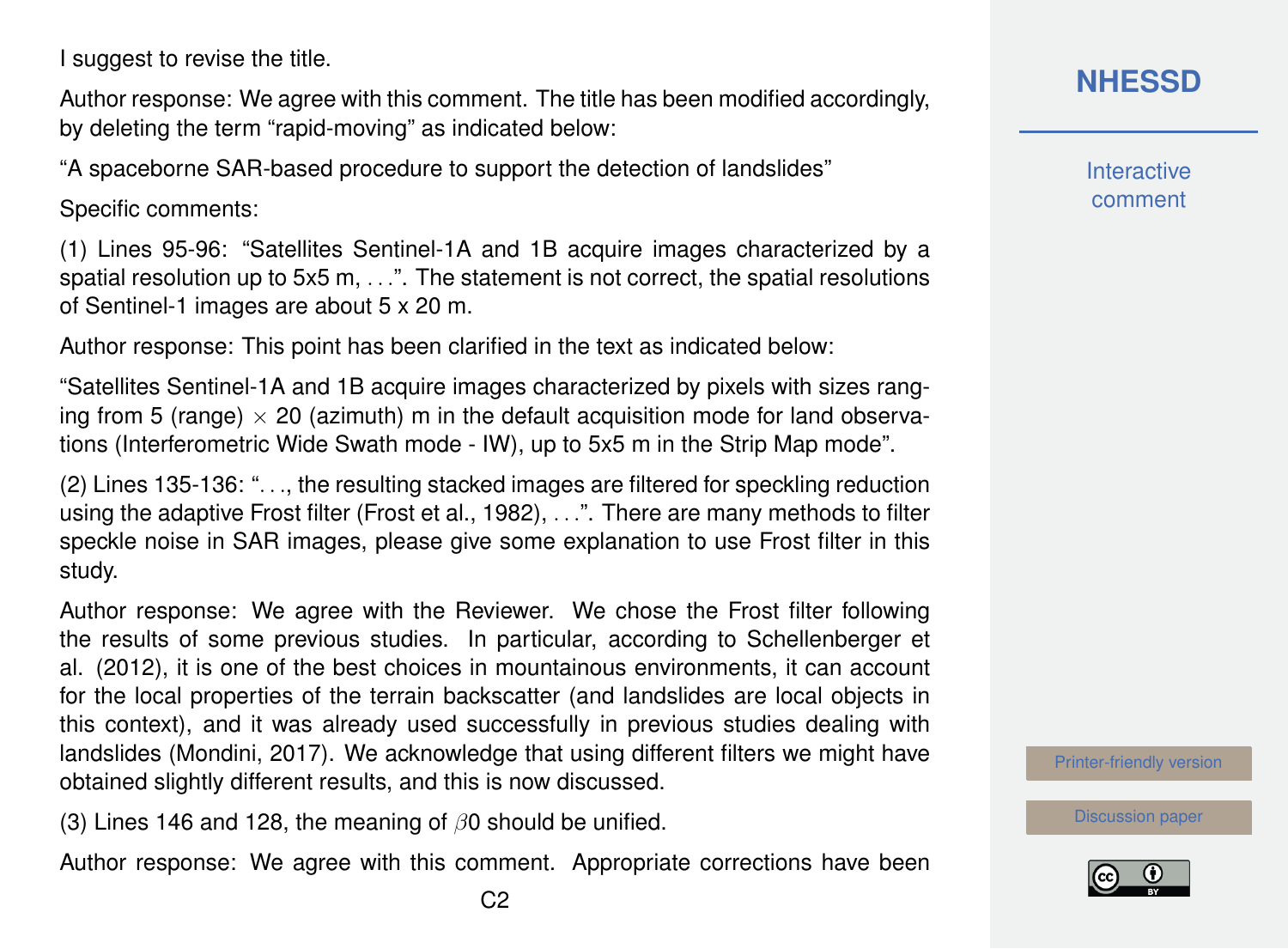done accordingly throughout the text.

(4) Due to the side-looking imaging geometry of SAR satellites, geometric distortions including layover, shadow and foreshortening are inevitable in mountainous regions, which will cause some blind areas and seriously decrease the capability of landslide detection. In this study, how did the authors deal with geometric distortions during the calculation of SAR amplitude changes?

Author response: Pixels in layover and shadows were obtained using the "SAR simulation Terrain Correction" tool available in SNAP, exploiting the SRTM 1Sec DEM, and then masked before running the statistical analysis. Foreshortening was partially mitigated by means of the reprojection procedure. We verified that the amount of the study area affected by such distortions is less than 1%.

(5) Line 583: "Flowchart of the automatic steps of the processing chain described in the text." The authors used the terminology "semi-automatic" in title, however, in here used "automatic". Please unify them. And the manual interaction section should be highlighted.

Author response: Considering this comment, we probably have improperly termed the proposed procedure as "semi-automatic". In fact, the operations described in the flowchart run in an automatic way but they need a one-time calibration phase to define both values of the parameters required for the segmentation and some statistics. Therefore, we preferred to delete "semi-automatic" from the title and within the revised version of the manuscript. Moreover, it is worth noting that information on how we automatized the described procedure is provided in the paragraph 2.5, that we have renamed as follows: "Automatic implementation of the processing chain".

(6) Figure 2: Please add the coverage of Sentinel-1 SAR images.

Author response: We accept this comment. A new version of Figure 2, including the spatial coverage of the used Sentinel-1 SAR images, has been prepared and shown in **Interactive** comment

[Printer-friendly version](https://www.nat-hazards-earth-syst-sci-discuss.net/nhess-2020-55/nhess-2020-55-AC3-print.pdf)

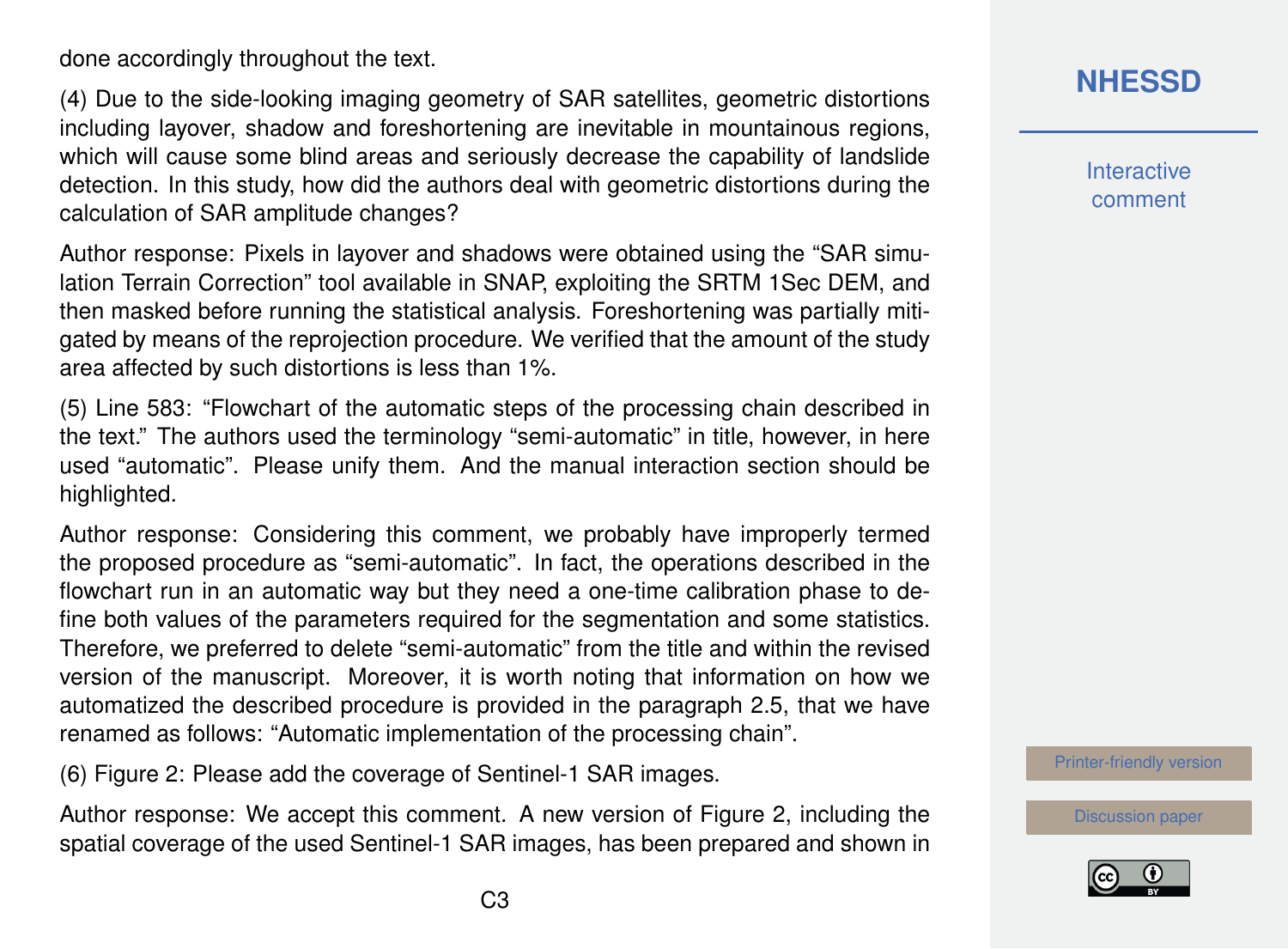the attached pdf file.

(7) Figure 4: (1) Please add a color bar in Figure 4(b) and (c).

Author response: We added a color bar only in the Figure 4(b), since it was missing in the early version. Further comments aimed to clarify the contents reported in the Figure 4(c), as well as the source of optical images used in the Figures 4(a) and 4(d) are added into the caption. Please, see the attached pdf file.

(8) Line 290, what do you mean the multiply 196 m2 .5 (980 m2)?, Combined with the results shown in figure 6, what's the uncertainty and accuracy of the landslides detection? Moreover, what's the minimum area (size) can be detected with SAR intensity change method with high precision?

Author response: 980 m2 derives from the product of a single pixel area, roughly equal to 196 m2 (14x14 m2 considering that 14 m is the Log-Ratio pixel size calculated after the multi-looking process), times 5 that is the minimum number of pixels included within a segment. We decided to use 5 pixels after a general evaluation of the preliminary landslide-related images published on news websites and social networks, and considering that the detection of smaller segments in the test area was not significant at the scale of our analysis. Therefore, 980 m2 is a minimum area that we retained as potentially affected by a landslide. Moreover, our procedure is not aimed at landslide mapping but at a preliminary detection and rough localization of landslides, considering as minimum area affected by landslides the one selected according to the decided pixel threshold only.

(9) Figure 6: The obtained results look not good compared with the previous studies (Tessari et al., 2017; Konishi and Suga, 2018) of SAR amplitude images used for landslide detection. Such a result used directly in the detection of landslides will cause serious mis-interpretation. On the other hand, the authors should compare the landslide detection results with the ground truth to evaluate the accuracy and reliability of the method presented in this study, rather than just superimpose the SAR amplitude **Interactive** comment

[Printer-friendly version](https://www.nat-hazards-earth-syst-sci-discuss.net/nhess-2020-55/nhess-2020-55-AC3-print.pdf)

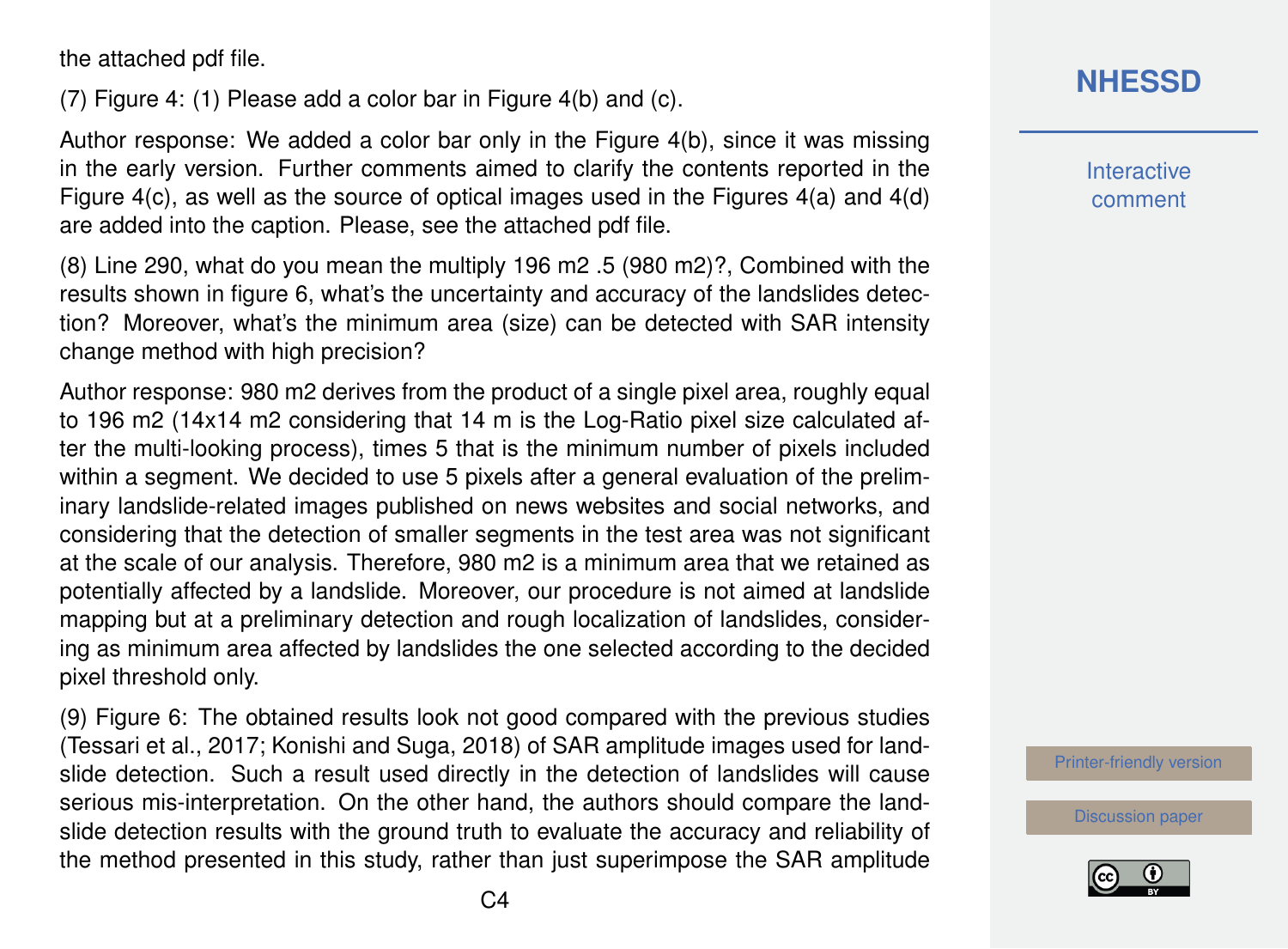changes on the ground truth. Here some quantitative assessments will be better for this method.

Author response: Thank you for this comment that gives us the opportunity to explain better a relevant point of our work. Both the cited studies were based on X-band SAR data acquired at high resolution and focused on areas smaller than the one analyzed in our study. This allowed both detection and mapping operations with a relatively high accuracy. In addition, both studies refer to geographic areas with different geological, geomorphological and land use properties with respect to the one analyzed in this work, which are also exposed to different landslide typologies. In the light of this, we believe that suitable comparisons should be possible if the same data were applied in the same area with similar techniques. Besides this, we would highlight that we present an attempt that use freely accessible C-band data, exploiting their constant availability with respect to other SAR products. The aim of the processing chain is in fact the early detection and localization of land cover changes induced by landslides over wide areas (i.e. thousands of square kilometers). The Figure 6 shows that the calculated segments concentrate mostly in the yellow polygons, where numerous landslides really occurred in the field. Considering this a first test, we retain the outcome satisfactory. Further detailed analyses, aimed at reducing some limitations of the used data, should be done for future improvements of the processing chain.

(10) Still in Figure 6, the shapes of yellow polygons do not look like landslide, especially the ones close to epicenter of M7.5. So I wonder the surface changes even in the yellow polygons are not landslides but earthquake damage. Can you verify the results?

Author response: The yellow polygons in Figure 6 (see legend) highlight the areas affected by landslides. The polygons were drawn independently from the segmentation, by means of a rough interpretation of optical data, with the aim of delimiting areas where landslides occurred in the field. In the test area, we did not perform a detailed mapping since we consider it out of the aims of the study. We used the yellow polygons to check whether the segments (red and blue pixels in Figure 6) obtained with our

## **[NHESSD](https://www.nat-hazards-earth-syst-sci-discuss.net/)**

**Interactive** comment

[Printer-friendly version](https://www.nat-hazards-earth-syst-sci-discuss.net/nhess-2020-55/nhess-2020-55-AC3-print.pdf)